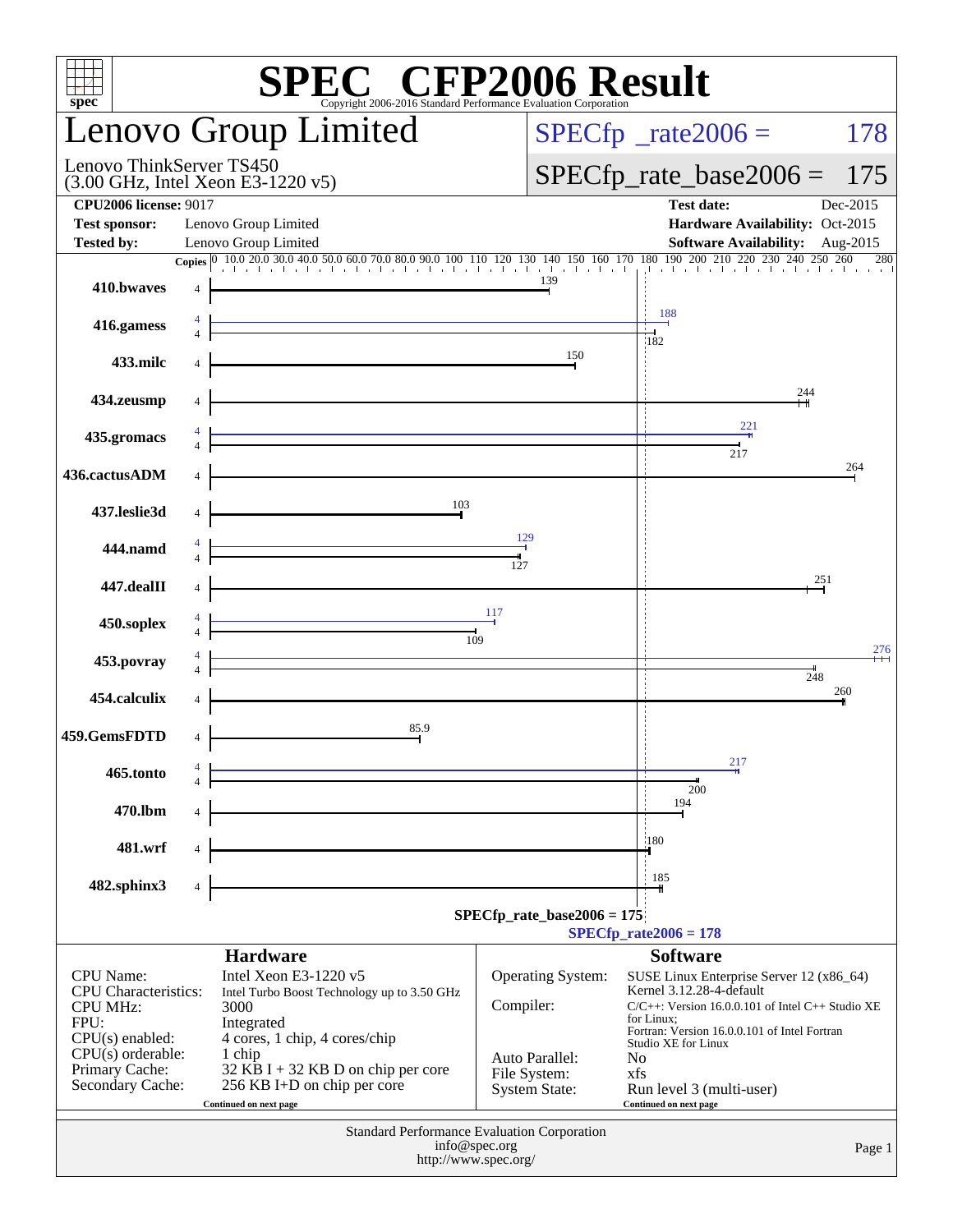

## enovo Group Limited

#### (3.00 GHz, Intel Xeon E3-1220 v5) Lenovo ThinkServer TS450

 $SPECTp_rate2006 = 178$ 

### [SPECfp\\_rate\\_base2006 =](http://www.spec.org/auto/cpu2006/Docs/result-fields.html#SPECfpratebase2006) 175

**[CPU2006 license:](http://www.spec.org/auto/cpu2006/Docs/result-fields.html#CPU2006license)** 9017 **[Test date:](http://www.spec.org/auto/cpu2006/Docs/result-fields.html#Testdate)** Dec-2015

**[Test sponsor:](http://www.spec.org/auto/cpu2006/Docs/result-fields.html#Testsponsor)** Lenovo Group Limited **[Hardware Availability:](http://www.spec.org/auto/cpu2006/Docs/result-fields.html#HardwareAvailability)** Oct-2015

[Other Cache:](http://www.spec.org/auto/cpu2006/Docs/result-fields.html#OtherCache) [Other Hardware:](http://www.spec.org/auto/cpu2006/Docs/result-fields.html#OtherHardware) None

**[Tested by:](http://www.spec.org/auto/cpu2006/Docs/result-fields.html#Testedby)** Lenovo Group Limited **[Software Availability:](http://www.spec.org/auto/cpu2006/Docs/result-fields.html#SoftwareAvailability)** Aug-2015 [L3 Cache:](http://www.spec.org/auto/cpu2006/Docs/result-fields.html#L3Cache) 8 MB I+D on chip per chip<br>Other Cache: None [Memory:](http://www.spec.org/auto/cpu2006/Docs/result-fields.html#Memory) 32 GB (4 x 8 GB 2Rx8 PC4-2133P-U) [Disk Subsystem:](http://www.spec.org/auto/cpu2006/Docs/result-fields.html#DiskSubsystem) 1 x 800 GB SATA SSD

| <b>Base Pointers:</b><br>Peak Pointers:<br>Other Software: | $32/64$ -bit<br>$32/64$ -bit<br>None |
|------------------------------------------------------------|--------------------------------------|
|                                                            |                                      |

None

|                   |                                                                                                          |                |       |                |       | <b>Results Table</b> |            |                |                |              |                |              |                |              |
|-------------------|----------------------------------------------------------------------------------------------------------|----------------|-------|----------------|-------|----------------------|------------|----------------|----------------|--------------|----------------|--------------|----------------|--------------|
|                   | <b>Base</b><br><b>Peak</b>                                                                               |                |       |                |       |                      |            |                |                |              |                |              |                |              |
| <b>Benchmark</b>  | <b>Copies</b>                                                                                            | <b>Seconds</b> | Ratio | <b>Seconds</b> | Ratio | <b>Seconds</b>       | Ratio      | <b>Copies</b>  | <b>Seconds</b> | <b>Ratio</b> | <b>Seconds</b> | <b>Ratio</b> | <b>Seconds</b> | <b>Ratio</b> |
| 410.bwayes        |                                                                                                          | 391            | 139   | 391            | 139   | 391                  | 139        |                | 391            | 139          | 391            | 139          | 391            | 139          |
| 416.gamess        |                                                                                                          | 430            | 182   | 430            | 182   | 430                  | 182        | $\overline{4}$ | 417            | 188          | 417            | 188          | 417            | 188          |
| 433.milc          | 4                                                                                                        | 245            | 150   | 246            | 150   | 245                  | 150        | $\overline{4}$ | 245            | 150          | 246            | 150          | 245            | 150          |
| $434$ . zeusmp    | 4                                                                                                        | 151            | 241   | 149            | 244   | 148                  | 246        | $\overline{4}$ | 151            | 241          | 149            | 244          | 148            | 246          |
| 435.gromacs       | 4                                                                                                        | 132            | 217   | 132            | 217   | 132                  | 217        | $\overline{4}$ | 129            | 222          | 129            | 221          | 129            | 221          |
| 436.cactusADM     | 4                                                                                                        | 181            | 264   | 181            | 264   | 181                  | 264        | $\overline{4}$ | 181            | 264          | 181            | 264          | 181            | 264          |
| 437.leslie3d      | 4                                                                                                        | 364            | 103   | 366            | 103   | 365                  | 103        | $\overline{4}$ | 364            | 103          | 366            | 103          | 365            | 103          |
| 444.namd          |                                                                                                          | 254            | 126   | 252            | 127   | 253                  | <u>127</u> | $\overline{4}$ | 248            | 129          | 248            | <u>129</u>   | 248            | 129          |
| 447.dealII        | Δ                                                                                                        | 182            | 251   | 182            | 252   | 187                  | 245        | $\overline{4}$ | 182            | 251          | 182            | 252          | 187            | 245          |
| $450$ .soplex     | 4                                                                                                        | 307            | 109   | 307            | 109   | 308                  | 108        | $\overline{4}$ | 286            | 117          | 286            | 117          | 287            | 116          |
| 453.povray        |                                                                                                          | 85.8           | 248   | 86.0           | 247   | 85.7                 | 248        | $\overline{4}$ | 76.4           | 279          | 77.2           | 276          | 78.1           | 273          |
| 454.calculix      | 4                                                                                                        | 127            | 260   | 127            | 260   | 127                  | 259        | $\overline{4}$ | 127            | 260          | 127            | 260          | 127            | 259          |
| 459.GemsFDTD      | 4                                                                                                        | 494            | 85.9  | 494            | 85.9  | 494                  | 85.8       | $\overline{4}$ | 494            | 85.9         | 494            | 85.9         | 494            | 85.8         |
| $465$ .tonto      | Δ                                                                                                        | 197            | 200   | 197            | 200   | 197                  | 199        | $\overline{4}$ | 182            | 217          | 181            | 217          | 183            | 216          |
| 470.1bm           |                                                                                                          | 284            | 194   | 284            | 194   | 284                  | 194        | $\overline{4}$ | 284            | 194          | 284            | 194          | 284            | 194          |
| 481.wrf           |                                                                                                          | 248            | 180   | 248            | 180   | 248                  | 180        | $\overline{4}$ | 248            | 180          | 248            | 180          | 248            | 180          |
| $482$ .sphinx $3$ | 4                                                                                                        | 422            | 185   | 424            | 184   | 421                  | 185        | $\overline{4}$ | 422            | 185          | 424            | 184          | 421            | 185          |
|                   | Results appear in the order in which they were run. Bold underlined text indicates a median measurement. |                |       |                |       |                      |            |                |                |              |                |              |                |              |

**[Submit Notes](http://www.spec.org/auto/cpu2006/Docs/result-fields.html#SubmitNotes)**

 The taskset mechanism was used to bind copies to processors. The config file option 'submit' was used to generate taskset commands to bind each copy to a specific processor. For details, please see the config file.

### **[Operating System Notes](http://www.spec.org/auto/cpu2006/Docs/result-fields.html#OperatingSystemNotes)**

 Stack size set to unlimited using "ulimit -s unlimited" Transparent Huge Pages enabled with: echo always > /sys/kernel/mm/transparent\_hugepage/enabled Filesystem page cache cleared with: echo 1 > /proc/sys/vm/drop\_caches

> Standard Performance Evaluation Corporation [info@spec.org](mailto:info@spec.org) <http://www.spec.org/>

#### Page 2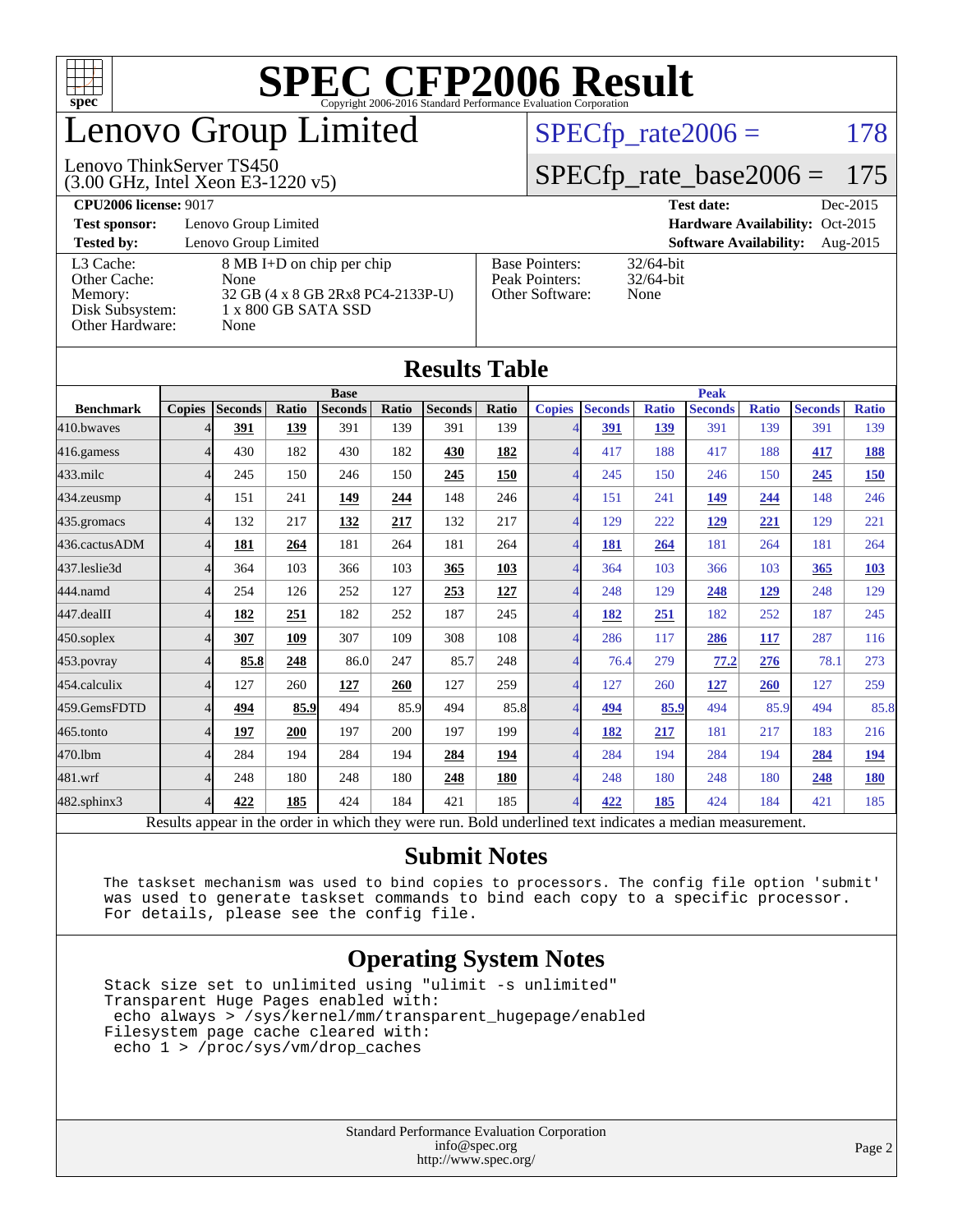

## enovo Group Limited

 $SPECTp\_rate2006 = 178$ 

(3.00 GHz, Intel Xeon E3-1220 v5) Lenovo ThinkServer TS450

[SPECfp\\_rate\\_base2006 =](http://www.spec.org/auto/cpu2006/Docs/result-fields.html#SPECfpratebase2006) 175

**[Test sponsor:](http://www.spec.org/auto/cpu2006/Docs/result-fields.html#Testsponsor)** Lenovo Group Limited **[Hardware Availability:](http://www.spec.org/auto/cpu2006/Docs/result-fields.html#HardwareAvailability)** Oct-2015

**[CPU2006 license:](http://www.spec.org/auto/cpu2006/Docs/result-fields.html#CPU2006license)** 9017 **[Test date:](http://www.spec.org/auto/cpu2006/Docs/result-fields.html#Testdate)** Dec-2015 **[Tested by:](http://www.spec.org/auto/cpu2006/Docs/result-fields.html#Testedby)** Lenovo Group Limited **[Software Availability:](http://www.spec.org/auto/cpu2006/Docs/result-fields.html#SoftwareAvailability)** Aug-2015

### **[Platform Notes](http://www.spec.org/auto/cpu2006/Docs/result-fields.html#PlatformNotes)**

Standard Performance Evaluation Corporation [info@spec.org](mailto:info@spec.org) BIOS Configuration: EIST Support set to Enabled C1E Support set to Enabled C State Support set to Enabled Turbo Mode set to Enable Sysinfo program /home/cpu2006-1.2-ic16.0/config/sysinfo.rev6914 \$Rev: 6914 \$ \$Date:: 2014-06-25 #\$ e3fbb8667b5a285932ceab81e28219e1 running on TS450-SLE12 Thu Dec 31 18:24:14 2015 This section contains SUT (System Under Test) info as seen by some common utilities. To remove or add to this section, see: <http://www.spec.org/cpu2006/Docs/config.html#sysinfo> From /proc/cpuinfo model name : Intel(R) Xeon(R) CPU E3-1220 v5 @ 3.00GHz 1 "physical id"s (chips) 4 "processors" cores, siblings (Caution: counting these is hw and system dependent. The following excerpts from /proc/cpuinfo might not be reliable. Use with caution.) cpu cores : 4 siblings : 4 physical 0: cores 0 1 2 3 cache size : 8192 KB From /proc/meminfo MemTotal: 32933544 kB HugePages\_Total: 0<br>Hugepagesize: 2048 kB Hugepagesize: From /etc/\*release\* /etc/\*version\* SuSE-release: SUSE Linux Enterprise Server 12 (x86\_64) VERSION = 12 PATCHLEVEL = 0 # This file is deprecated and will be removed in a future service pack or release. # Please check /etc/os-release for details about this release. os-release: NAME="SLES" VERSION="12" VERSION\_ID="12" PRETTY\_NAME="SUSE Linux Enterprise Server 12" ID="sles" ANSI\_COLOR="0;32" CPE\_NAME="cpe:/o:suse:sles:12" uname -a: Linux TS450-SLE12 3.12.28-4-default #1 SMP Thu Sep 25 17:02:34 UTC 2014 (9879bd4) x86\_64 x86\_64 x86\_64 GNU/Linux run-level 3 Dec 30 19:33 Continued on next page

<http://www.spec.org/>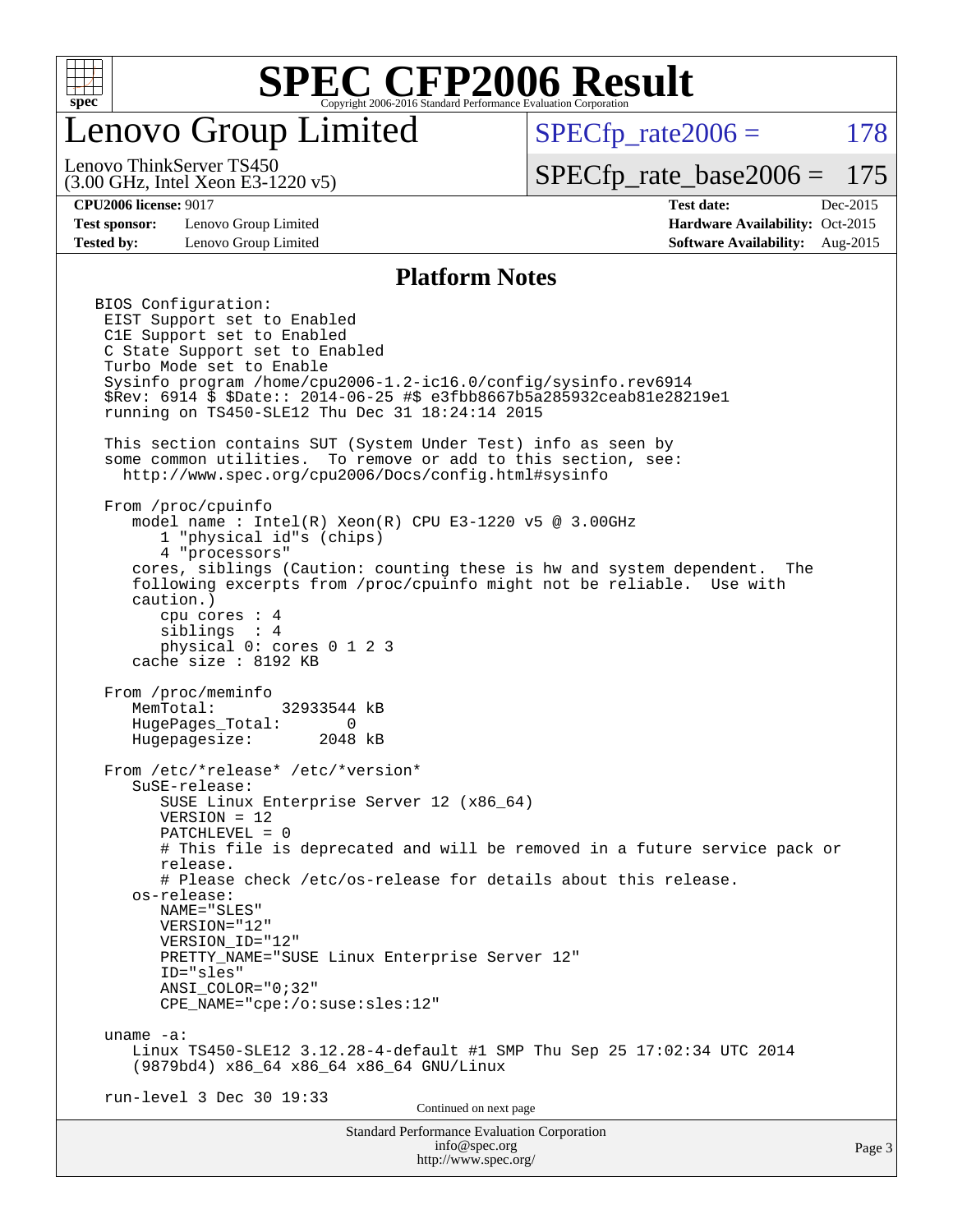

Lenovo Group Limited

 $SPECTp_rate2006 = 178$ 

[SPECfp\\_rate\\_base2006 =](http://www.spec.org/auto/cpu2006/Docs/result-fields.html#SPECfpratebase2006) 175

Lenovo ThinkServer TS450

**[Test sponsor:](http://www.spec.org/auto/cpu2006/Docs/result-fields.html#Testsponsor)** Lenovo Group Limited **[Hardware Availability:](http://www.spec.org/auto/cpu2006/Docs/result-fields.html#HardwareAvailability)** Oct-2015

(3.00 GHz, Intel Xeon E3-1220 v5)

**[CPU2006 license:](http://www.spec.org/auto/cpu2006/Docs/result-fields.html#CPU2006license)** 9017 **[Test date:](http://www.spec.org/auto/cpu2006/Docs/result-fields.html#Testdate)** Dec-2015 **[Tested by:](http://www.spec.org/auto/cpu2006/Docs/result-fields.html#Testedby)** Lenovo Group Limited **[Software Availability:](http://www.spec.org/auto/cpu2006/Docs/result-fields.html#SoftwareAvailability)** Aug-2015

### **[Platform Notes \(Continued\)](http://www.spec.org/auto/cpu2006/Docs/result-fields.html#PlatformNotes)**

 SPEC is set to: /home/cpu2006-1.2-ic16.0 Filesystem Type Size Used Avail Use% Mounted on /dev/sda3 xfs 600G 7.6G 593G 2% /home Additional information from dmidecode:

 Warning: Use caution when you interpret this section. The 'dmidecode' program reads system data which is "intended to allow hardware to be accurately determined", but the intent may not be met, as there are frequent changes to hardware, firmware, and the "DMTF SMBIOS" standard.

 BIOS LENOVO FWKT32A 12/25/2015 Memory: 4x Samsung M378A1G43DB0-CPB 8 GB 2 rank 2133 MHz

(End of data from sysinfo program)

### **[General Notes](http://www.spec.org/auto/cpu2006/Docs/result-fields.html#GeneralNotes)**

Environment variables set by runspec before the start of the run: LD\_LIBRARY\_PATH = "/home/cpu2006-1.2-ic16.0/libs/32:/home/cpu2006-1.2-ic16.0/libs/64:/home/cpu2006-1.2-ic16.0/sh"

 Binaries compiled on a system with 1x Intel Core i5-4670K CPU + 32GB memory using RedHat EL 7.1 Transparent Huge Pages enabled with: echo always > /sys/kernel/mm/transparent\_hugepage/enabled

### **[Base Compiler Invocation](http://www.spec.org/auto/cpu2006/Docs/result-fields.html#BaseCompilerInvocation)**

[C benchmarks](http://www.spec.org/auto/cpu2006/Docs/result-fields.html#Cbenchmarks):  $\text{icc}$  -m64

[C++ benchmarks:](http://www.spec.org/auto/cpu2006/Docs/result-fields.html#CXXbenchmarks) [icpc -m64](http://www.spec.org/cpu2006/results/res2016q1/cpu2006-20160125-38906.flags.html#user_CXXbase_intel_icpc_64bit_bedb90c1146cab66620883ef4f41a67e)

[Fortran benchmarks](http://www.spec.org/auto/cpu2006/Docs/result-fields.html#Fortranbenchmarks): [ifort -m64](http://www.spec.org/cpu2006/results/res2016q1/cpu2006-20160125-38906.flags.html#user_FCbase_intel_ifort_64bit_ee9d0fb25645d0210d97eb0527dcc06e)

[Benchmarks using both Fortran and C](http://www.spec.org/auto/cpu2006/Docs/result-fields.html#BenchmarksusingbothFortranandC): [icc -m64](http://www.spec.org/cpu2006/results/res2016q1/cpu2006-20160125-38906.flags.html#user_CC_FCbase_intel_icc_64bit_0b7121f5ab7cfabee23d88897260401c) [ifort -m64](http://www.spec.org/cpu2006/results/res2016q1/cpu2006-20160125-38906.flags.html#user_CC_FCbase_intel_ifort_64bit_ee9d0fb25645d0210d97eb0527dcc06e)

### **[Base Portability Flags](http://www.spec.org/auto/cpu2006/Docs/result-fields.html#BasePortabilityFlags)**

 410.bwaves: [-DSPEC\\_CPU\\_LP64](http://www.spec.org/cpu2006/results/res2016q1/cpu2006-20160125-38906.flags.html#suite_basePORTABILITY410_bwaves_DSPEC_CPU_LP64) 416.gamess: [-DSPEC\\_CPU\\_LP64](http://www.spec.org/cpu2006/results/res2016q1/cpu2006-20160125-38906.flags.html#suite_basePORTABILITY416_gamess_DSPEC_CPU_LP64) 433.milc: [-DSPEC\\_CPU\\_LP64](http://www.spec.org/cpu2006/results/res2016q1/cpu2006-20160125-38906.flags.html#suite_basePORTABILITY433_milc_DSPEC_CPU_LP64)

Continued on next page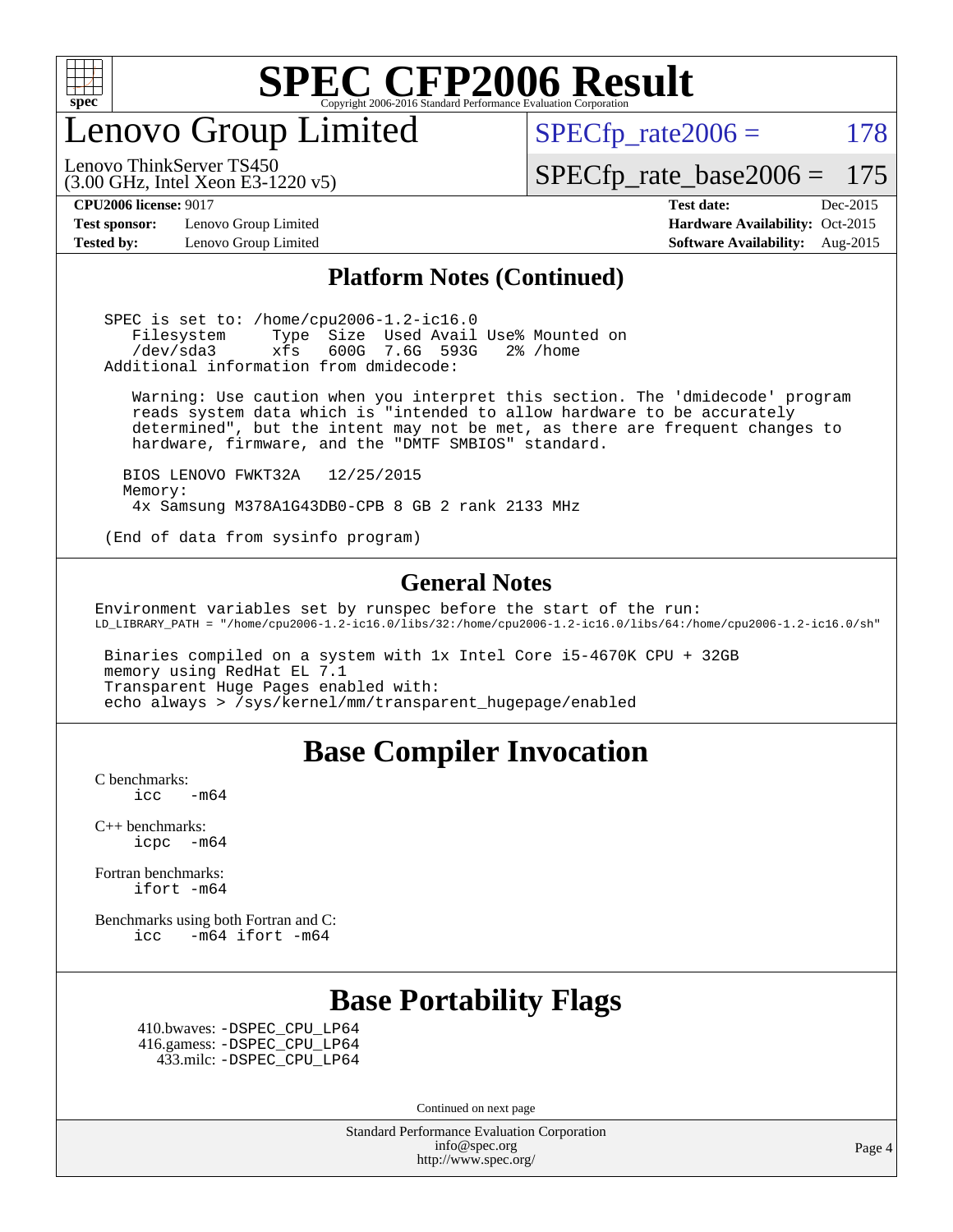

enovo Group Limited

 $SPECTp_rate2006 = 178$ 

(3.00 GHz, Intel Xeon E3-1220 v5) Lenovo ThinkServer TS450

[SPECfp\\_rate\\_base2006 =](http://www.spec.org/auto/cpu2006/Docs/result-fields.html#SPECfpratebase2006) 175

**[Test sponsor:](http://www.spec.org/auto/cpu2006/Docs/result-fields.html#Testsponsor)** Lenovo Group Limited **[Hardware Availability:](http://www.spec.org/auto/cpu2006/Docs/result-fields.html#HardwareAvailability)** Oct-2015

**[CPU2006 license:](http://www.spec.org/auto/cpu2006/Docs/result-fields.html#CPU2006license)** 9017 **[Test date:](http://www.spec.org/auto/cpu2006/Docs/result-fields.html#Testdate)** Dec-2015 **[Tested by:](http://www.spec.org/auto/cpu2006/Docs/result-fields.html#Testedby)** Lenovo Group Limited **[Software Availability:](http://www.spec.org/auto/cpu2006/Docs/result-fields.html#SoftwareAvailability)** Aug-2015

### **[Base Portability Flags \(Continued\)](http://www.spec.org/auto/cpu2006/Docs/result-fields.html#BasePortabilityFlags)**

| 434.zeusmp: - DSPEC_CPU_LP64               |                                                                |
|--------------------------------------------|----------------------------------------------------------------|
| 435.gromacs: -DSPEC_CPU_LP64 -nofor_main   |                                                                |
| 436.cactusADM: -DSPEC_CPU_LP64 -nofor_main |                                                                |
| 437.leslie3d: -DSPEC CPU LP64              |                                                                |
| 444.namd: -DSPEC CPU LP64                  |                                                                |
| 447.dealII: -DSPEC CPU LP64                |                                                                |
| 450.soplex: -DSPEC_CPU_LP64                |                                                                |
| 453.povray: -DSPEC_CPU_LP64                |                                                                |
| 454.calculix: -DSPEC_CPU_LP64 -nofor_main  |                                                                |
| 459.GemsFDTD: -DSPEC CPU LP64              |                                                                |
| 465.tonto: -DSPEC CPU LP64                 |                                                                |
| 470.1bm: - DSPEC CPU LP64                  |                                                                |
|                                            | 481.wrf: -DSPEC CPU_LP64 -DSPEC_CPU_CASE_FLAG -DSPEC_CPU_LINUX |
| 482.sphinx3: -DSPEC_CPU_LP64               |                                                                |

### **[Base Optimization Flags](http://www.spec.org/auto/cpu2006/Docs/result-fields.html#BaseOptimizationFlags)**

[C benchmarks](http://www.spec.org/auto/cpu2006/Docs/result-fields.html#Cbenchmarks):

[-xCORE-AVX2](http://www.spec.org/cpu2006/results/res2016q1/cpu2006-20160125-38906.flags.html#user_CCbase_f-xAVX2_5f5fc0cbe2c9f62c816d3e45806c70d7) [-ipo](http://www.spec.org/cpu2006/results/res2016q1/cpu2006-20160125-38906.flags.html#user_CCbase_f-ipo) [-O3](http://www.spec.org/cpu2006/results/res2016q1/cpu2006-20160125-38906.flags.html#user_CCbase_f-O3) [-no-prec-div](http://www.spec.org/cpu2006/results/res2016q1/cpu2006-20160125-38906.flags.html#user_CCbase_f-no-prec-div) [-opt-prefetch](http://www.spec.org/cpu2006/results/res2016q1/cpu2006-20160125-38906.flags.html#user_CCbase_f-opt-prefetch) [-auto-p32](http://www.spec.org/cpu2006/results/res2016q1/cpu2006-20160125-38906.flags.html#user_CCbase_f-auto-p32) [-ansi-alias](http://www.spec.org/cpu2006/results/res2016q1/cpu2006-20160125-38906.flags.html#user_CCbase_f-ansi-alias) [-opt-mem-layout-trans=3](http://www.spec.org/cpu2006/results/res2016q1/cpu2006-20160125-38906.flags.html#user_CCbase_f-opt-mem-layout-trans_a7b82ad4bd7abf52556d4961a2ae94d5)

[C++ benchmarks:](http://www.spec.org/auto/cpu2006/Docs/result-fields.html#CXXbenchmarks)

[-xCORE-AVX2](http://www.spec.org/cpu2006/results/res2016q1/cpu2006-20160125-38906.flags.html#user_CXXbase_f-xAVX2_5f5fc0cbe2c9f62c816d3e45806c70d7) [-ipo](http://www.spec.org/cpu2006/results/res2016q1/cpu2006-20160125-38906.flags.html#user_CXXbase_f-ipo) [-O3](http://www.spec.org/cpu2006/results/res2016q1/cpu2006-20160125-38906.flags.html#user_CXXbase_f-O3) [-no-prec-div](http://www.spec.org/cpu2006/results/res2016q1/cpu2006-20160125-38906.flags.html#user_CXXbase_f-no-prec-div) [-opt-prefetch](http://www.spec.org/cpu2006/results/res2016q1/cpu2006-20160125-38906.flags.html#user_CXXbase_f-opt-prefetch) [-auto-p32](http://www.spec.org/cpu2006/results/res2016q1/cpu2006-20160125-38906.flags.html#user_CXXbase_f-auto-p32) [-ansi-alias](http://www.spec.org/cpu2006/results/res2016q1/cpu2006-20160125-38906.flags.html#user_CXXbase_f-ansi-alias) [-opt-mem-layout-trans=3](http://www.spec.org/cpu2006/results/res2016q1/cpu2006-20160125-38906.flags.html#user_CXXbase_f-opt-mem-layout-trans_a7b82ad4bd7abf52556d4961a2ae94d5)

#### [Fortran benchmarks](http://www.spec.org/auto/cpu2006/Docs/result-fields.html#Fortranbenchmarks):

[-xCORE-AVX2](http://www.spec.org/cpu2006/results/res2016q1/cpu2006-20160125-38906.flags.html#user_FCbase_f-xAVX2_5f5fc0cbe2c9f62c816d3e45806c70d7) [-ipo](http://www.spec.org/cpu2006/results/res2016q1/cpu2006-20160125-38906.flags.html#user_FCbase_f-ipo) [-O3](http://www.spec.org/cpu2006/results/res2016q1/cpu2006-20160125-38906.flags.html#user_FCbase_f-O3) [-no-prec-div](http://www.spec.org/cpu2006/results/res2016q1/cpu2006-20160125-38906.flags.html#user_FCbase_f-no-prec-div) [-opt-prefetch](http://www.spec.org/cpu2006/results/res2016q1/cpu2006-20160125-38906.flags.html#user_FCbase_f-opt-prefetch)

[Benchmarks using both Fortran and C](http://www.spec.org/auto/cpu2006/Docs/result-fields.html#BenchmarksusingbothFortranandC):

[-xCORE-AVX2](http://www.spec.org/cpu2006/results/res2016q1/cpu2006-20160125-38906.flags.html#user_CC_FCbase_f-xAVX2_5f5fc0cbe2c9f62c816d3e45806c70d7) [-ipo](http://www.spec.org/cpu2006/results/res2016q1/cpu2006-20160125-38906.flags.html#user_CC_FCbase_f-ipo) [-O3](http://www.spec.org/cpu2006/results/res2016q1/cpu2006-20160125-38906.flags.html#user_CC_FCbase_f-O3) [-no-prec-div](http://www.spec.org/cpu2006/results/res2016q1/cpu2006-20160125-38906.flags.html#user_CC_FCbase_f-no-prec-div) [-opt-prefetch](http://www.spec.org/cpu2006/results/res2016q1/cpu2006-20160125-38906.flags.html#user_CC_FCbase_f-opt-prefetch) [-auto-p32](http://www.spec.org/cpu2006/results/res2016q1/cpu2006-20160125-38906.flags.html#user_CC_FCbase_f-auto-p32) [-ansi-alias](http://www.spec.org/cpu2006/results/res2016q1/cpu2006-20160125-38906.flags.html#user_CC_FCbase_f-ansi-alias) [-opt-mem-layout-trans=3](http://www.spec.org/cpu2006/results/res2016q1/cpu2006-20160125-38906.flags.html#user_CC_FCbase_f-opt-mem-layout-trans_a7b82ad4bd7abf52556d4961a2ae94d5)

### **[Peak Compiler Invocation](http://www.spec.org/auto/cpu2006/Docs/result-fields.html#PeakCompilerInvocation)**

#### [C benchmarks](http://www.spec.org/auto/cpu2006/Docs/result-fields.html#Cbenchmarks):

 $\text{icc}$   $-\text{m64}$ 

[C++ benchmarks \(except as noted below\):](http://www.spec.org/auto/cpu2006/Docs/result-fields.html#CXXbenchmarksexceptasnotedbelow) [icpc -m64](http://www.spec.org/cpu2006/results/res2016q1/cpu2006-20160125-38906.flags.html#user_CXXpeak_intel_icpc_64bit_bedb90c1146cab66620883ef4f41a67e)

450.soplex: [icpc -m32 -L/opt/intel/compilers\\_and\\_libraries\\_2016/linux/compiler/lib/ia32\\_lin](http://www.spec.org/cpu2006/results/res2016q1/cpu2006-20160125-38906.flags.html#user_peakCXXLD450_soplex_intel_icpc_b4f50a394bdb4597aa5879c16bc3f5c5)

#### [Fortran benchmarks](http://www.spec.org/auto/cpu2006/Docs/result-fields.html#Fortranbenchmarks): [ifort -m64](http://www.spec.org/cpu2006/results/res2016q1/cpu2006-20160125-38906.flags.html#user_FCpeak_intel_ifort_64bit_ee9d0fb25645d0210d97eb0527dcc06e)

Continued on next page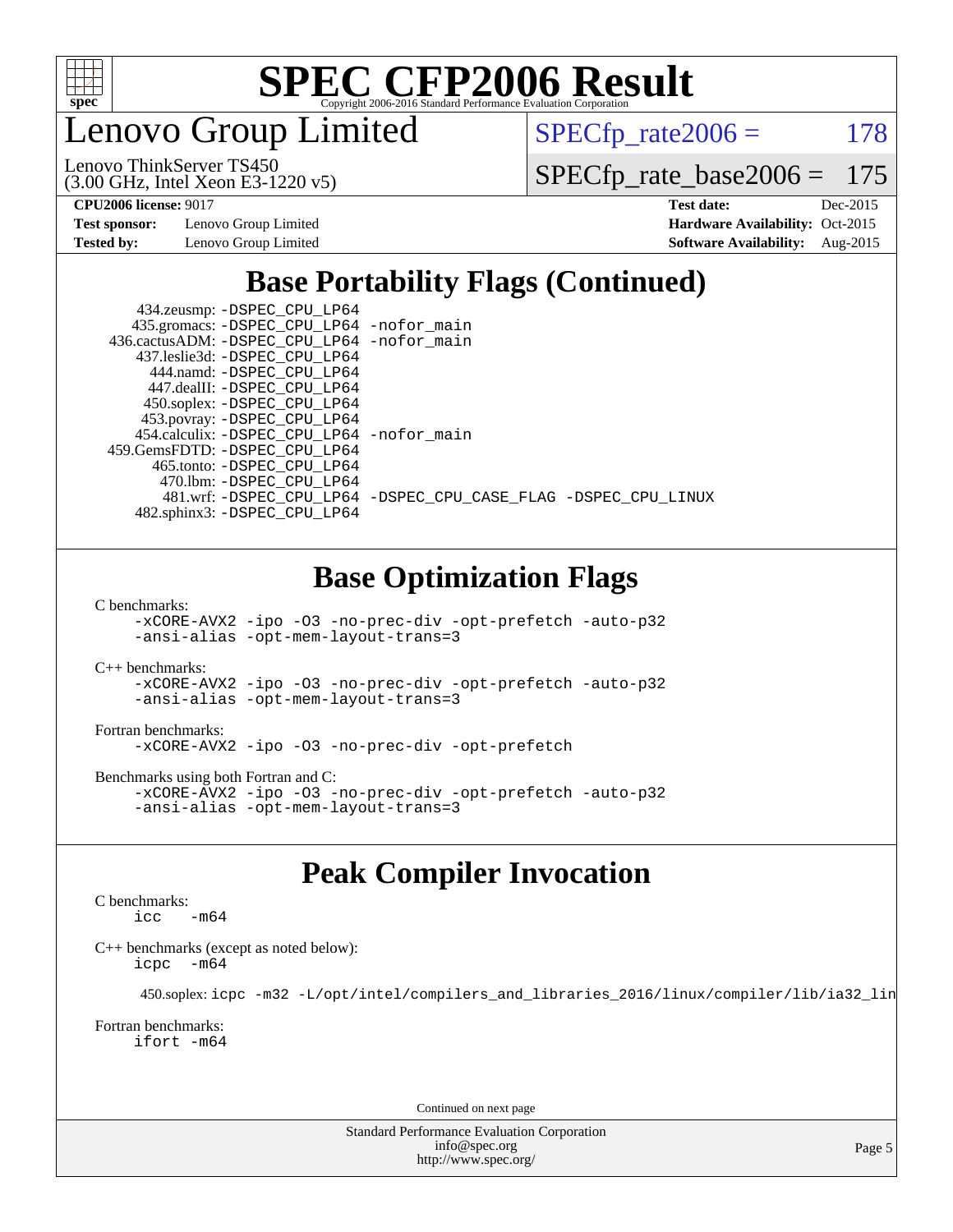

## enovo Group Limited

 $SPECTp_rate2006 = 178$ 

(3.00 GHz, Intel Xeon E3-1220 v5) Lenovo ThinkServer TS450

[SPECfp\\_rate\\_base2006 =](http://www.spec.org/auto/cpu2006/Docs/result-fields.html#SPECfpratebase2006) 175

**[Test sponsor:](http://www.spec.org/auto/cpu2006/Docs/result-fields.html#Testsponsor)** Lenovo Group Limited **[Hardware Availability:](http://www.spec.org/auto/cpu2006/Docs/result-fields.html#HardwareAvailability)** Oct-2015

**[CPU2006 license:](http://www.spec.org/auto/cpu2006/Docs/result-fields.html#CPU2006license)** 9017 **[Test date:](http://www.spec.org/auto/cpu2006/Docs/result-fields.html#Testdate)** Dec-2015 **[Tested by:](http://www.spec.org/auto/cpu2006/Docs/result-fields.html#Testedby)** Lenovo Group Limited **[Software Availability:](http://www.spec.org/auto/cpu2006/Docs/result-fields.html#SoftwareAvailability)** Aug-2015

### **[Peak Compiler Invocation \(Continued\)](http://www.spec.org/auto/cpu2006/Docs/result-fields.html#PeakCompilerInvocation)**

[Benchmarks using both Fortran and C](http://www.spec.org/auto/cpu2006/Docs/result-fields.html#BenchmarksusingbothFortranandC): [icc -m64](http://www.spec.org/cpu2006/results/res2016q1/cpu2006-20160125-38906.flags.html#user_CC_FCpeak_intel_icc_64bit_0b7121f5ab7cfabee23d88897260401c) [ifort -m64](http://www.spec.org/cpu2006/results/res2016q1/cpu2006-20160125-38906.flags.html#user_CC_FCpeak_intel_ifort_64bit_ee9d0fb25645d0210d97eb0527dcc06e)

### **[Peak Portability Flags](http://www.spec.org/auto/cpu2006/Docs/result-fields.html#PeakPortabilityFlags)**

| 410.bwaves: -DSPEC CPU LP64                 |                                                                |
|---------------------------------------------|----------------------------------------------------------------|
| 416.gamess: -DSPEC_CPU_LP64                 |                                                                |
| 433.milc: -DSPEC CPU LP64                   |                                                                |
| 434.zeusmp: -DSPEC_CPU_LP64                 |                                                                |
| 435.gromacs: -DSPEC_CPU_LP64 -nofor_main    |                                                                |
| 436.cactusADM: -DSPEC CPU LP64 -nofor main  |                                                                |
| 437.leslie3d: -DSPEC CPU LP64               |                                                                |
| 444.namd: - DSPEC_CPU LP64                  |                                                                |
| 447.dealII: -DSPEC CPU LP64                 |                                                                |
| 450.soplex: -D_FILE_OFFSET_BITS=64          |                                                                |
| 453.povray: -DSPEC_CPU_LP64                 |                                                                |
| 454.calculix: - DSPEC CPU LP64 - nofor main |                                                                |
| 459.GemsFDTD: -DSPEC CPU LP64               |                                                                |
| 465.tonto: - DSPEC CPU LP64                 |                                                                |
| 470.1bm: - DSPEC CPU LP64                   |                                                                |
|                                             | 481.wrf: -DSPEC CPU LP64 -DSPEC CPU CASE FLAG -DSPEC CPU LINUX |
| 482.sphinx3: -DSPEC CPU LP64                |                                                                |

### **[Peak Optimization Flags](http://www.spec.org/auto/cpu2006/Docs/result-fields.html#PeakOptimizationFlags)**

```
C benchmarks:
```

```
 433.milc: basepeak = yes
470.lbm: basepeak = yes
```
482.sphinx3: basepeak = yes

```
C++ benchmarks:
```

```
 444.namd: -xCORE-AVX2(pass 2) -prof-gen:threadsafe(pass 1)
         -i\text{po}(pass 2) -\overline{O}3(pass 2)-no-prec-div(pass 2)
         -par-num-threads=1(pass 1) -opt-mem-layout-trans=3(pass 2)
         -prof-use(pass 2) -fno-alias -auto-ilp32
```

```
 447.dealII: basepeak = yes
```

```
 450.soplex: -xCORE-AVX2(pass 2) -prof-gen:threadsafe(pass 1)
         -ipo(pass 2) -O3(pass 2) -no-prec-div(pass 2)
         -par-num-threads=1(pass 1) -opt-mem-layout-trans=3(pass 2)
         -prof-use(pass 2) -opt-malloc-options=3
```
Continued on next page

```
Standard Performance Evaluation Corporation
              info@spec.org
           http://www.spec.org/
```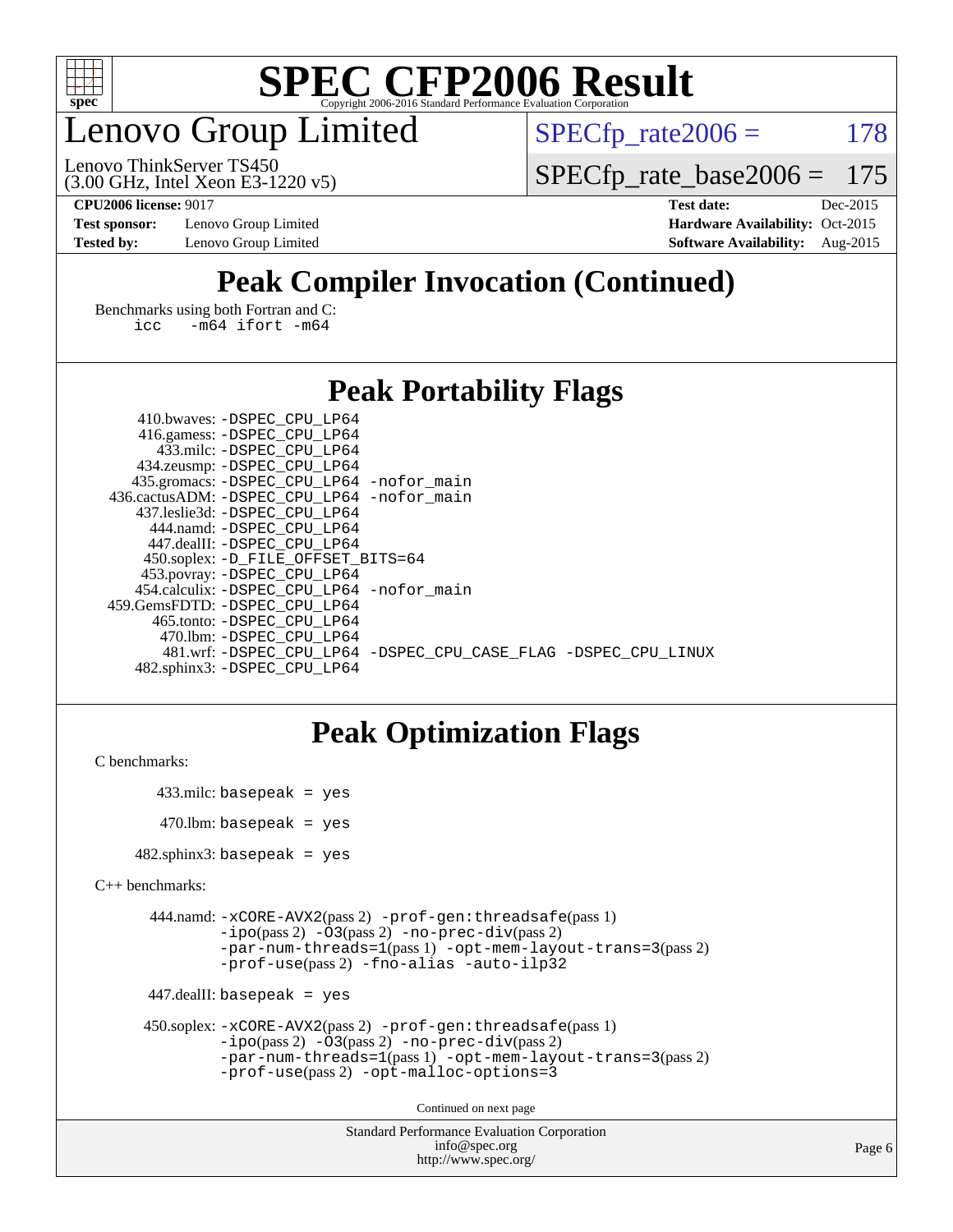

enovo Group Limited

 $SPECTp_rate2006 = 178$ 

(3.00 GHz, Intel Xeon E3-1220 v5) Lenovo ThinkServer TS450

[SPECfp\\_rate\\_base2006 =](http://www.spec.org/auto/cpu2006/Docs/result-fields.html#SPECfpratebase2006) 175

**[Test sponsor:](http://www.spec.org/auto/cpu2006/Docs/result-fields.html#Testsponsor)** Lenovo Group Limited **[Hardware Availability:](http://www.spec.org/auto/cpu2006/Docs/result-fields.html#HardwareAvailability)** Oct-2015

**[CPU2006 license:](http://www.spec.org/auto/cpu2006/Docs/result-fields.html#CPU2006license)** 9017 **[Test date:](http://www.spec.org/auto/cpu2006/Docs/result-fields.html#Testdate)** Dec-2015 **[Tested by:](http://www.spec.org/auto/cpu2006/Docs/result-fields.html#Testedby)** Lenovo Group Limited **[Software Availability:](http://www.spec.org/auto/cpu2006/Docs/result-fields.html#SoftwareAvailability)** Aug-2015

### **[Peak Optimization Flags \(Continued\)](http://www.spec.org/auto/cpu2006/Docs/result-fields.html#PeakOptimizationFlags)**

```
 453.povray: -xCORE-AVX2(pass 2) -prof-gen:threadsafe(pass 1)
                   -i\text{po}(pass 2) -\overset{\sim}{O}3(pass 2)-no-prec-div(pass 2)
                   -par-num-threads=1(pass 1) -opt-mem-layout-trans=3(pass 2)
                   -prof-use(pass 2) -unroll4 -ansi-alias
   Fortran benchmarks: 
        410.bwaves: basepeak = yes 416.gamess: -xCORE-AVX2(pass 2) -prof-gen:threadsafe(pass 1)
                   -ipo(pass 2) -O3(pass 2) -no-prec-div(pass 2)
                   -par-num-threads=1(pass 1) -prof-use(pass 2) -unroll2
                   -inline-level=0 -scalar-rep-
         434.zeusmp: basepeak = yes
         437.leslie3d: basepeak = yes
     459.GemsFDTD: basepeak = yes
           465.tonto: -xCORE-AVX2(pass 2) -prof-gen:threadsafe(pass 1)
                   -no-prec-div(pass 2)-par-num-threads=1(pass 1) -prof-use(pass 2) -unroll4 -auto
                   -inline-calloc -opt-malloc-options=3
   Benchmarks using both Fortran and C: 
        435.gromacs: -xCORE-AVX2(pass 2) -prof-gen:threadsafe(pass 1)
                   -i\text{po}(pass 2) -\tilde{O}3(pass 2)-no-prec-div(pass 2)
                   -par-num-threads=1(pass 1) -opt-mem-layout-trans=3(pass 2)
                   -prof-use(pass 2) -opt-prefetch -auto-ilp32
    436.cactusADM: basepeak = yes454.calculix: basepeak = yes
            481 \text{.m}: basepeak = yes
                         The flags files that were used to format this result can be browsed at
http://www.spec.org/cpu2006/flags/Intel-ic16.0-official-linux64.html
http://www.spec.org/cpu2006/flags/Default-Platform-Flags.html
                             You can also download the XML flags sources by saving the following links:
http://www.spec.org/cpu2006/flags/Intel-ic16.0-official-linux64.xml
http://www.spec.org/cpu2006/flags/Default-Platform-Flags.xml
```